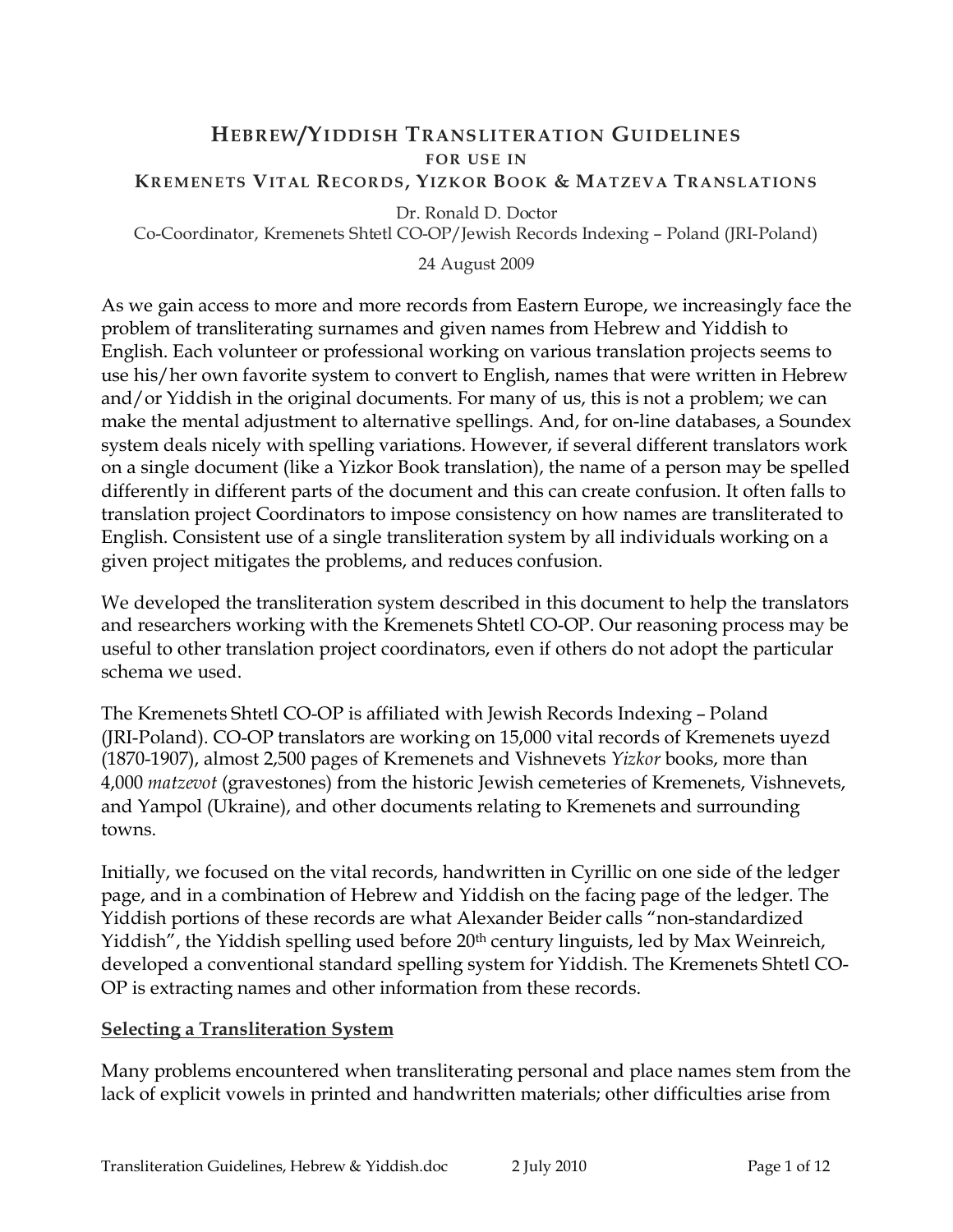errors introduced by the scribes who recorded the data. The Nostradamus website (http://www.nostradamus.net/transliteration.htm) has a brief, but useful description of some such problems. The site includes references and links to transliteration systems used by major American Jewish organizations; the most important are listed below, in the section titled "Other Transliteration Systems".

The Transliteration Guidelines we adopted help us maintain consistency from one translator's work to another as each transliterates names that appear in the Kremenets-area documents. In developing these Guidelines, we were faced with a choice among several different approaches:

• A letter-by-letter approach using unique letters for each non-Roman letter would help the researcher work backwards from English to the Hebrew or Yiddish and Russian (Cyrillic) spelling. ANSI standard Z39.25-1975, "Romanization of Hebrew" is an example of this approach. It has two variations, a "General Purpose" and a "More Strict" system. The General Purpose system is a viable starting point for our purposes, although it presents some problems in working backwards. A summary of the ANSI Standard is on the Web at http://theochem.weizmann.ac.il/home/~comartin/ivrit/ansi.html. An affiliated web page explains the differences between the two ANSI approaches (see http://www.weizman.ac.il//home/~comartin/ivrit/). The full ANSI standard is not available on the Web, but can be purchased directly from ANSI.

The YIVO transliteration system for Yiddish can help resolve some, but not all of these problems, as shown below. The YIVO system is described at http://www.ibiblio.org/yiddish/library/.

- Formal phonetic transliteration often uses linguistic symbols to indicate the way words would sound. Most non-linguists would have difficulty interpreting these phonetic symbols.
- A less formal *phonetic approach* tries to indicate how the name "sounded" at the time it was recorded, without using esoteric symbols. This approach requires some historical and linguistic knowledge. Fortunately, historical guidance is available from Alexander Beider's research and publications.
- Use the Biblical transliteration of given names. Unfortunately, several systems of Biblical transliterations exist, but none help with surnames and place names.
- Use modern Israeli Hebrew. Modern Israeli Hebrew, which derives from Sephardic Hebrew, deviates significantly in pronunciation from the names recorded in 19th and early 20th century East European records. These records use Yiddish and Ashkenazic Hebrew. For a summary of the modern Israeli Hebrew system, see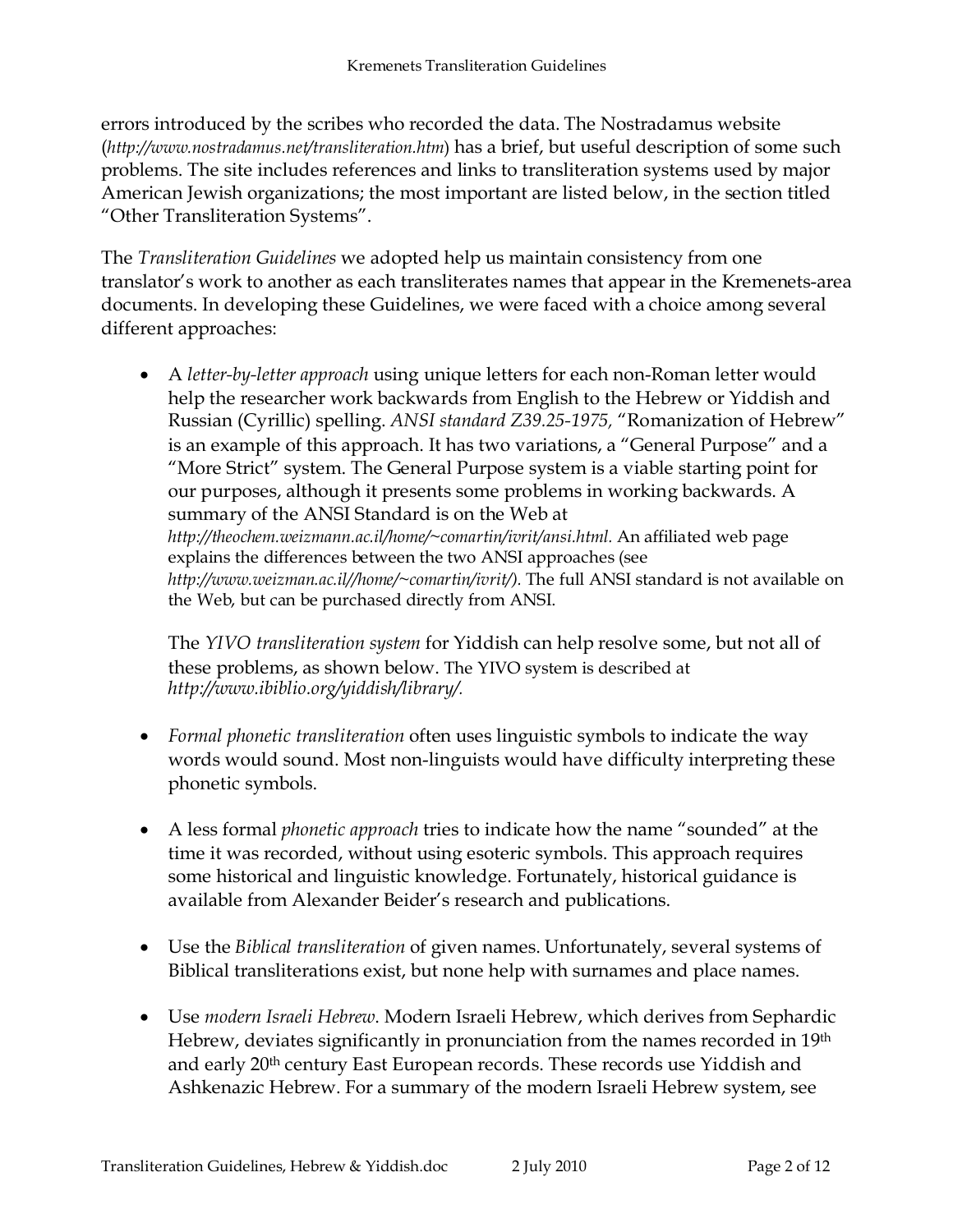Chapter 2 of "A reference grammar of modern Hebrew" by Edna Amir Coffin and Shmuel Bolozky; Cambridge University Press, 2005.

Evaluation of the available approaches leaves only two viable choices: letter-by-letter and a simplified phonetic system, but, as we will show below, these two approaches are incompatible. This incompatibility arises because the phonetic approach introduces letters that are not present in the original document. On the other hand, a strict application of the letter-by-letter approach has proved difficult, primarily because some English letters have more than one representation in Hebrew/Yiddish. Of the two, the letter-by-letter approach is preferable, but not perfect, because it can help researchers re-create the original spelling. As a result, the Kremenets Shtetl CO-OP uses a transliteration system based on (but not identical to) the ANSI Standard.

Unfortunately, neither the "general purpose" nor the "strict" ANSI standard covers all situations encountered in the Kremenets records and documents.

- Most handwritten entries in the vital records of Kremenets lack explicit vowel markings. The ANSI standard does not provide sufficient guidance for the insertion of vowels in the recorded names.
- The Kremenets vital records are written in a mixture of Hebrew and Yiddish. Some names use Yiddish letter combinations that are absent from the ANSI standard: *double vav* for  $/v/$ , *vav-yod* combination for  $/oy/$ , *double yod* for  $/ey/$  or /ay/, aleph for /a/ or /o/, and ayin for /e/.
- The "strict" ANSI standard uses characters unfamiliar to most laymen: underlined  $/\underline{h}$  for chet (or, sometimes an h with a slash through the upper stem),  $/c$  for kaf, underlined /s/ for samech, /ph/ for feh, underlined /z/ for tsadi, and /q/ for kuf. It also uses /t/ for both tet and tav, and a reverse apostrophe for ayin.
- The "general purpose" ANSI standard remedies most of these problems, but uses the same Roman letter to represent different Hebrew letters:  $/v/$  for *vet* and *vav*, /ch/ for chet and chaf, and /s/ for samech and sin, and both /tz/ and /ts/ for tsadi. It also uses /th/ for tav, but has no representation for ayin.

The transliteration system developed for Kremenets records combines the ANSI "general purpose" and YIVO systems to deal with these problems. Nevertheless, some transliteration problems remain.

- A *double-yod* with a *patach* (a horizontal line below the double yod) under it is pronounced /ay/, as in aisle. A double-yod without a patach is pronounced /ey/ as in freight. The patach is not written in most of the Kremenets records, however, even where it would be expected.
- The absence of the *dagesh* or the *mappik* and other indicators of sound in the records means that translators can not differentiate between bet and vet, kaf and khaf, peh and feh, shin and sin, and vav as a consonant or a vowel.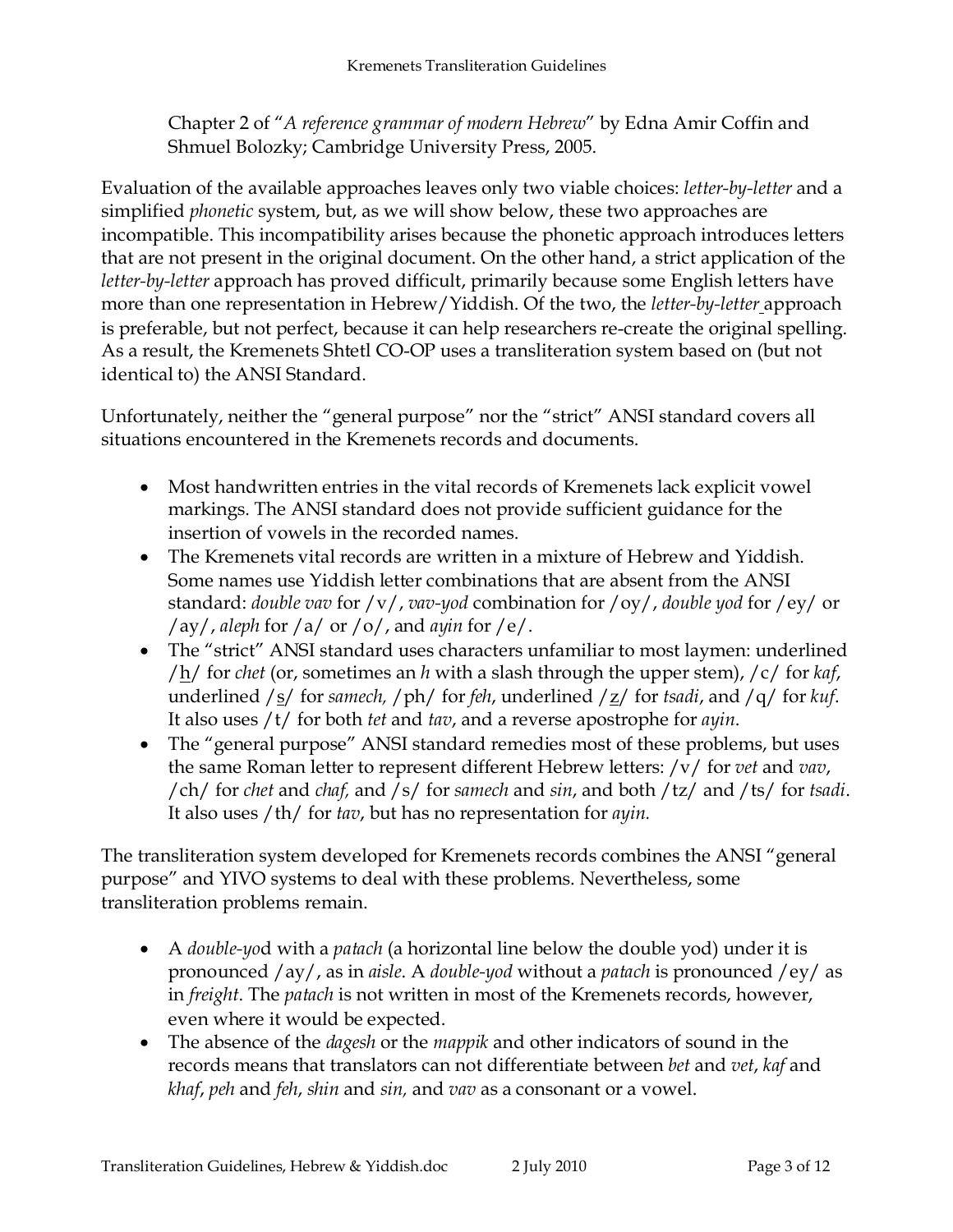• The absence of vowel markings means that translators can not be certain what vowels to insert in the transliterations, except /e/ for *ayin* and /i/ or /y/ for *yod*.

Alexander Beider's book, A Dictionary of Ashkenazi Given Names (Avotaynu, 2001), helps us deal with these phonetic issues. It provides us with a consistent pronunciation and spelling schema for 19th century southwestern Ukraine. The phonetic system inferred from Beider's research also can be used for surnames and place names.

Thus, with a few exceptions, our Guidelines are based on the ANSI Z39.25-1975 General Purpose Standard for Hebrew, YIVO's transliteration schema for Yiddish, and Alexander Beider's book, Ashkenazic Given Names. Even so, we are unable to "work backwards" unambiguously from English to the original Hebrew/Yiddish that appears in the records. This is because some Hebrew/Yiddish characters are represented in our system by the same Roman letters:  $/v/$  for *vet* and *vav*,  $/k/$  for kaf and kof,  $/s/$  for samekh and sin, and  $/t/$  for tet and tav.

## Details of the Kremenets System

The following sections present the transliteration system that our group has developed for Kremenets translations. Note that these are *guidelines*, not "rules". Transliteration from handwritten Hebrew/Yiddish to English has more exceptions than rules. Note also that I am not expert in any aspect of transliteration. I am learning as we go. So, in all likelihood, you may know transliteration principles unknown to our team. We rely heavily on the opinions of our translators/transliterators and others; as Coordinator, my role is more as an arbiter of our guidelines than a transliteration expert. I simply try to maintain some semblance of consistency.

## Kremenets Transliteration System: The Alphabet

Our Guidelines for transliterating Hebrew/Yiddish to English begin with the letters of the Hebrew and Yiddish alphabets.

Aleph without kamets. Transliterate this as  $\frac{1}{2}$  of it it has kamets under it. Transliterate as /a/ if it lacks a kamets. Exceptions to this "rule" exist in our Given Names lists. (See the description of these and other name lists later in this document.) The exceptions are based on how the name sounded, as indicated by Beider's book and by transliteration of the Russian side of the ledger.

**Bet/Vet**. Transliterate as  $\frac{b}{i}$  if it is the first letter or if it has a *dagesh*, or if it follows a "closed" syllable (usually a syllable that does *not* end in a vowel). Transliterate as  $/v/$ if it is *not* the first letter and lacks a *dagesh*, or if it follows a vowel, or appears at the end of names. For example, the name *dalet-bet-vav-resh-heh* is Dvore; the *bet* is translated as a  $/v/$ . Since we also transliterate double *vav*, (*vav-vav*) as  $/v/$ , we can not always work backwards from English to the Hebrew or Yiddish spelling that appears in the records. Further, sometimes an internal bet is transliterated as  $/b/$ , as in the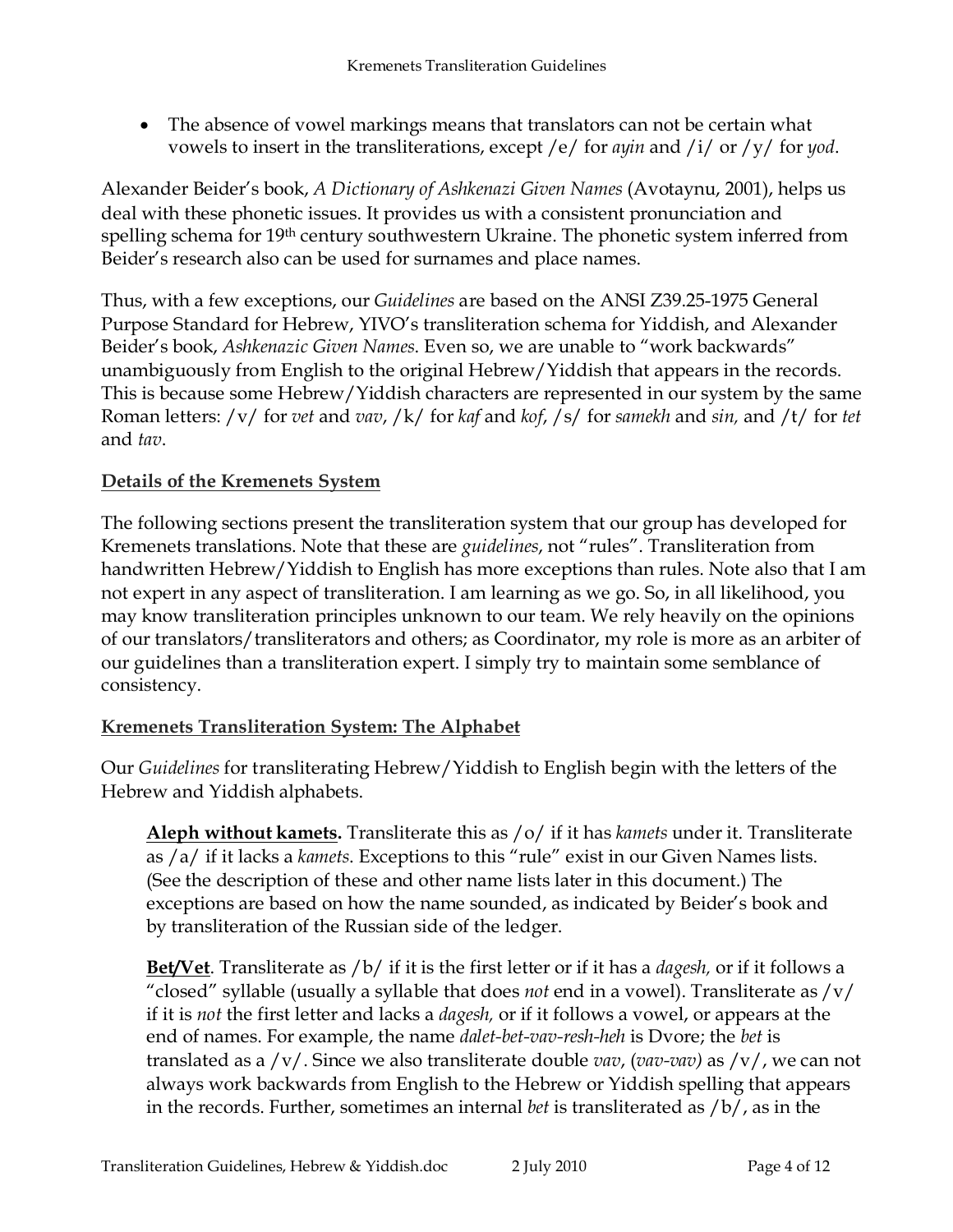name dalet-aleph segol-bet-resh-yod-shin, Dobrish. When vowel markings are absent, we usually can determine whether an internal bet is  $/b/$  or  $/v/$  by examining the name on the Cyrillic side of the vital records ledger.

**Gimel**. Transliterate as  $/g/$ .

**Dalet**. Transliterate as  $/d/$ .

**Heh.** Transliterate as  $/h/$ , unless it appears at the end of the name. Using guidance from e-mail correspondence with Beider, we transliterate a *final-heh* as  $/e/$ , corresponding to the Yiddish pronunciation in western Ukraine. This means that we transliterate both a *final-heh* and a *final-ayin* as  $/e/$ . As a result, we can not "work backwards" from English to the Hebrew or Yiddish spelling that appears in the records.

**Vav.** For given names, use /o/ or /u/, depending on how the name sounded, as indicated by Beider's book. By examining the Cyrillic spelling on the Russian side of the vital records ledger, we usually can determine whether the letter should be /o/ or /u/, since the Cyrillic alphabet uses different letters for each vowel.

**Double vav.** Transliterate as  $/v/$ , not  $/w/$ , except where context or common usage requires a /w/. Consequently, the name vav-vav-alef-kof-mem-alef-nun is Vakman, not Wakman.

Vav-yod combination. Transliterate as the diphthong  $/oy/$ .

Zayin. Transliterate as  $\langle z \rangle$ .

**Zayin-shin combination.** Transliterate as  $\langle$  zh $/$ , as in *measure*.

Chet/Khet. Transliterate as /ch/, a gutteral sound, as in Chanuka. More formal systems transliterate this is  $/h/$  with a dot under it, or as an underlined  $/h/$ . Both of these versions, however, are difficult to type in standard American practice. Although Beider transliterates it as /kh/, we use the ANSI General Purpose Standard which transliterates *chet/khet* as / ch/ to differentiate it from *khaf*, which transliterates as /kh/.

**Tet.** Transliterate as  $/t/$ . Because we also transliterate tav as  $/t/$ . As a result, we can not work backwards from English to the Hebrew or Yiddish spelling that appears in the records.

Tet-shin combination. Transliterate tet-shin as /tsh/ to differentiate it from tsadi-apostrophe.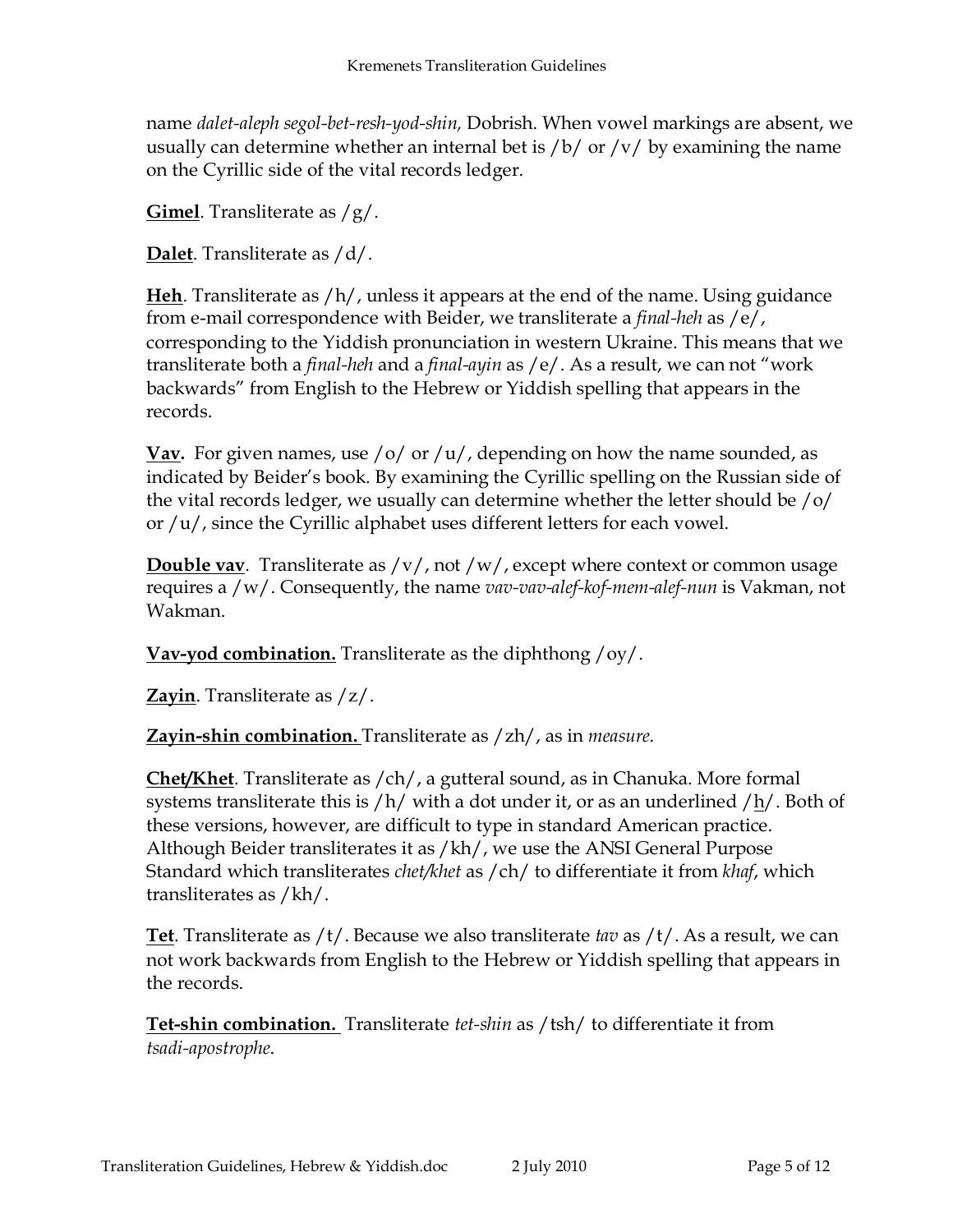**Single yod.** Transliterate as a consonant  $(yy)$  if it appears as the first letter of a name. Transliterate as /i/ if it appears in the middle of a name. Distinguishing between a handwritten *yod* and *ayin* at the end of a name sometimes is difficult because of handwriting variations in 19th century vital records. Usually we transliterate this end-of-name character as /e/. However, exceptions appear in our Given Names lists. These exceptions depend on how the name sounded, as indicated by Beider, and by the Cyrillic spelling on the Russian side of the vital records ledger. A notable exception occurs when an end-of-name character that looks like a yod actually is an abbreviation for -yod-heh. This abbreviation sometimes is used to avoid writing the name of G-d. In these cases, we transliterate an end-of-name yod as  $/$ -ye $/$ .

Double yod. One may tranliterate yod-yod several ways. From Yiddish, in the absence of explicit vowel marks, transliterate -yod-yod as /ay/ or as /ey/ (preferred). From Hebrew, in the absence of explicit vowel marks, transliterate -yod-yod as /ya/, /ye/ or /yo/. For given names, we can reduce our uncertainty about which vowel to use by consulting Beider's book", A Dictionary of Ashkenazic Given Names. For surnames, in the 19th- and early 20th-century vital records, the Cyrillic spelling on the Russian side of the ledger indicates how the name was pronounced when the record was created, and therefore gives us clues for transliterating it.

For example, consider the given name, feh-yod-yod-bet-yod-shin. Consulting Beider's book, we would transliterate this name as Fayvish, not Feyvish. Similiarly, the name bet-resh-yod-yod-nun-ayin is Brayne not Breyne. For some given names, Beider indicates different pronounciation (and therefore different transliteration) for different geographic regions. In those cases, the Cyrillic spelling in the Russian side of the vital records ledger indicates how the name should be transliterated in the geographic region where the ledger was created.

For Hebrew/Yiddish surnames in the vital records, in the absence of explicit vowel markings, we rely on the Cyrillic spelling in the Russian side of the ledger. For example, we would transliterate the surname bet-ayin-resh-nun-shin-tet-yod-yod-nun sofit, as Bernshteyn or as Bernshtayn, depending on whether the Cyrillic spelling for the final vowel is ey or ay). In most cases, in the Kremenets records, we transliterate this name to Bernshteyn because the final Cyrillic vowel in the Russian side of the ledger is ey. Many other examples are in the given names lists and Indexed Concordance that we have created from the Kremenets documents. Those lists are available at http://www.shtetlinks.jewishgen.org/Kremenets/web-pages/transliteration.html

**Kaf/Khaf.** Transliterate as  $\frac{1}{k}$  if the letter has a *dagesh*, or if it is the first letter of a name, or if it follows a closed syllable, as in mem--lamed-kaf-heh, Malke. Otherwise transliterate as  $/kh/$  to differentiate it from *chet*. When transliterated as  $/k/$ , it will not be possible to "work backwards" since we also transliterate kof as /k/.

Lamed. Transliterate as  $1/$ .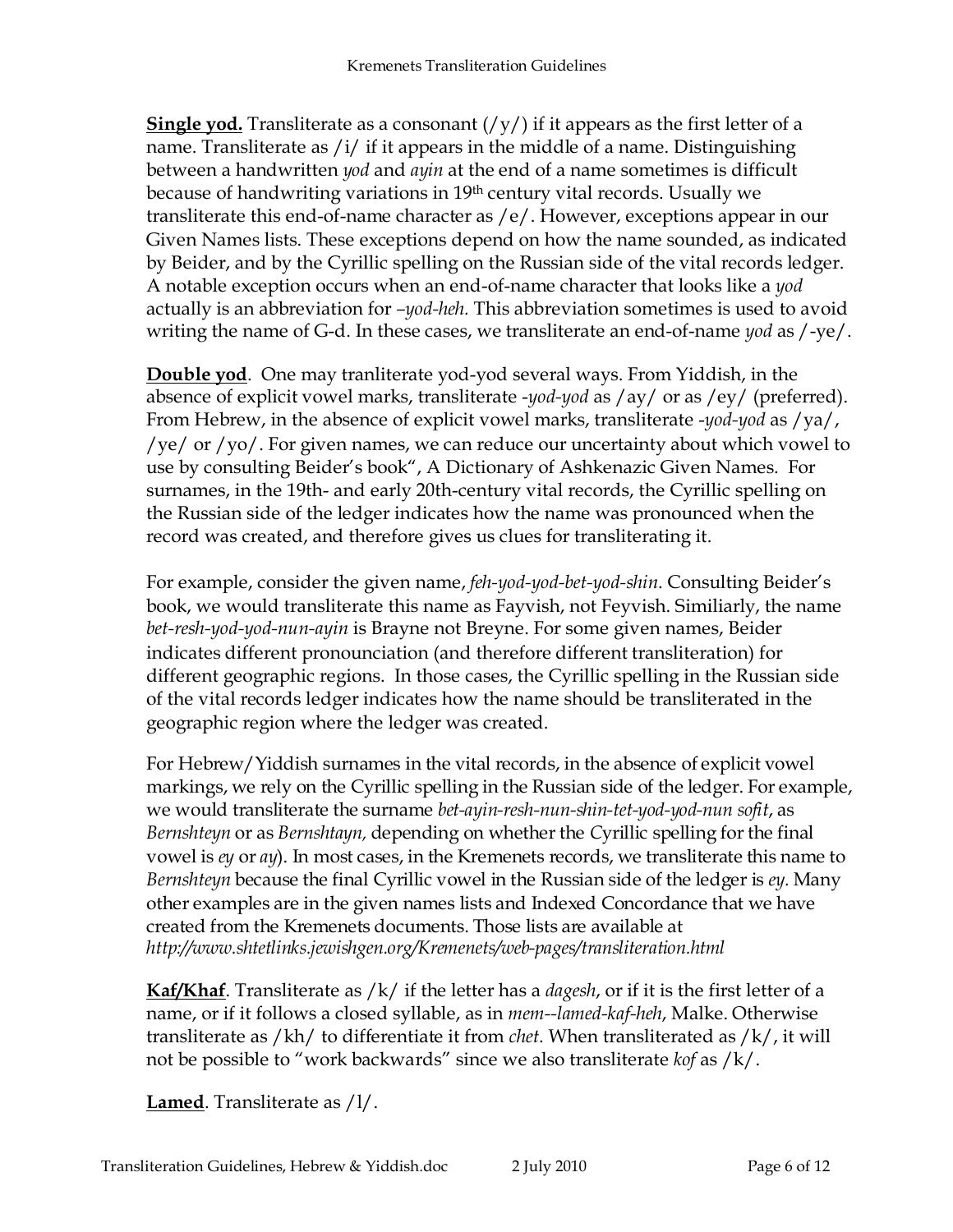Mem. Transliterate as /m/.

Nun. Transliterate as /n/.

**Samekh**. Transliterate as  $/s/$ . We also transliterate sin as  $/s/$ , and, as a result, we cannot work backwards from English to the Hebrew or Yiddish spelling that appears in the records.

Ayin. Transliterate as /e/. Recall that we also transliterate a *final-heh* as /e/, and a final *yod* as  $/ye/$ .

**Peh/feh.** Transliterate as  $/p/$  if it is the first letter, or if it has a *dagesh*, or if it follows a closed syllable. Transliterate as  $/f /$  if it is not the first letter and lacks a *dagesh*, or if it follows a vowel. However, there are exceptions. For example, the name Fayvish, which was cited earlier in this document, often is written without a *dagesh* in the first letter. In these cases, we use Beider's book and examine the Cyrillic name in the vital records ledger to determine a preferred transliteration. In addition, sometimes there is a horizontal line above the letter. This indicates it is a *feh* and should be written as  $/f/$ .

**Tsadi.** Transliterate tsadi as  $\frac{1}{s}$ , not  $\frac{1}{z}$ , except for certain surnames where common English usage requires a /tz/ ending. Thus, transliterate kaf-tsadi as Katz, not Kats. But transliterate the name *yod-tsadi-khet-kof* as 'Yitschak', and the patronymic ending -vav-bet-yod-tsadi as /-ovits/, not /-ovitz/.

**Tsadi-apostrophe.** Transliterate as /tch/, as in Tchaikovski, to differentiate it from tet-shin. This conforms to the ANSI "general purpose", which allows /tch/ and /tsh/ for tsadi-apostrophe.

**Kof.** Transliterate as  $/k$ .

**Resh.** Transliterate as  $/r/$ .

**Shin or sin.** Transliterate as  $\frac{\text{sh}}{\text{in}}$  unless there is a documented reason to use a single /s/. Thus we transliterate the name bet-ayin-resh-nun-shin-tet-yod-yod-nun as Bernshteyn.

Tav. Transliterate as  $/t/$ .

The Kremenets Transliteration System: Name Endings

Some name endings require special mention.

Name ends with -lamed or -nun. In the vital records, when there is no vowel immediately before a final *nun* or final *lamed*, insert /e/ or /a/, depending on known English usage, and on the Cyrillic final vowel on the Russian side of the ledger. This deviates from YIVO standards which suggest that no vowel should be placed before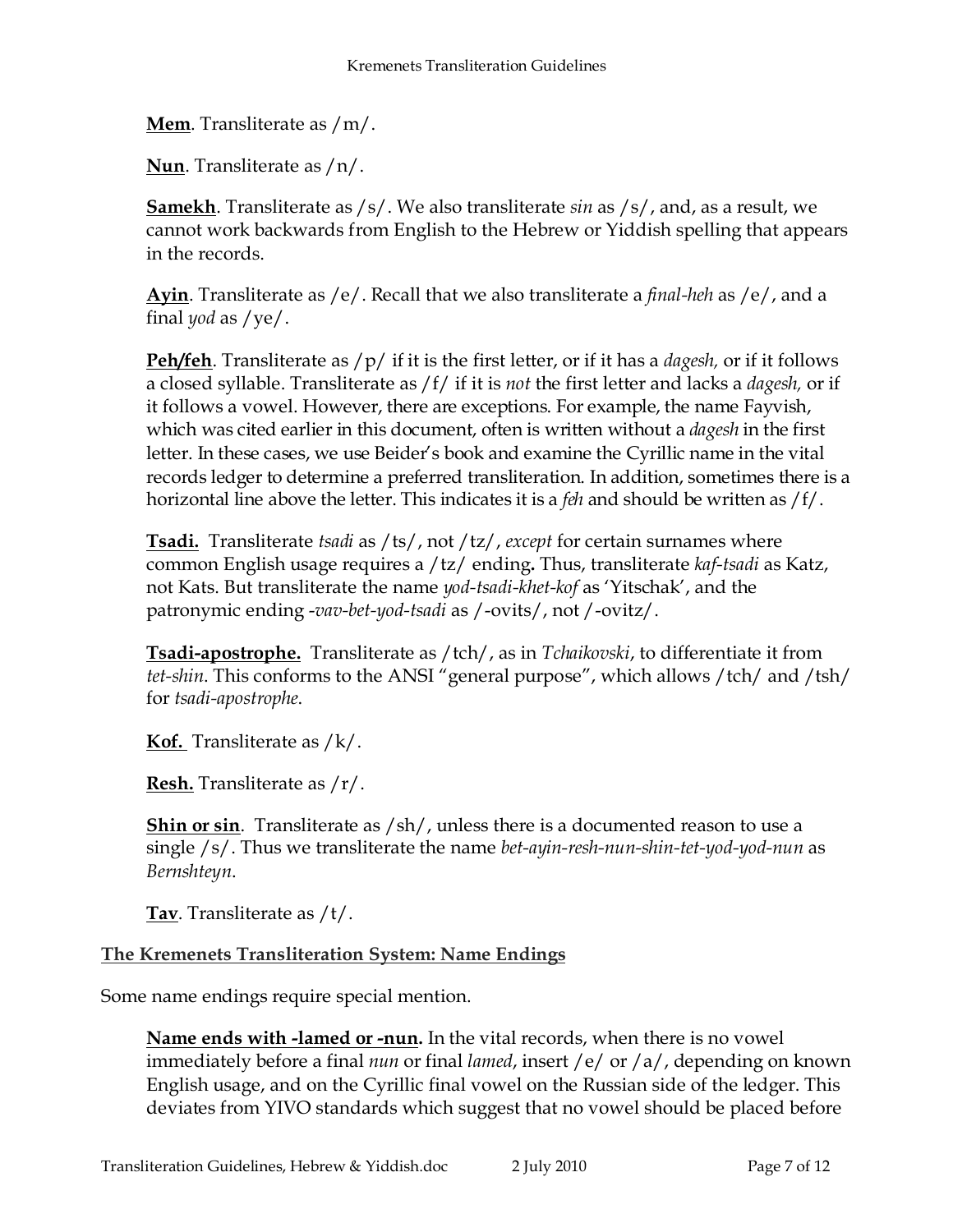the final  $/n/$  or final  $/1/$ . For example, transliterate the surname gimel-vav-resh-nun as Goren, not Gorn; and transliterate the given name resh-khet-lamed to Rachel, not Rachl. In each example, the YIVO standard would write these names without the final  $/e/$ .

Name ends with -alef-lamed. Transliterate as /-el/ unless a vowel is explicitly indicated. For example, the given name shin-mem-vav-alef-lamed is Shmuel.

Name ends with -yod-lamed. Transliterate as  $/$ -il/. For example, the given name shin-yod-yod-nun-dalet-yod-lamed is Sheyndil.

Name ends with –alef or –yod-vav. Many names in the vital records end in what looks like a yod, followed by either a short or long slash, top right to bottom left. If the slash is long, we have interpreted the -yod-slash combination as a handwritten aleph, transliterated as  $/$ -a $/$ . If the slash is short, we have transliterated the combination as /-ye/. Exceptions to these guidelines appear in the CO-OP's given names graphics files. Transliterations in the graphics files take priority over these interpretations.

**Name ends with -heh**. Names ending in -heh are particularly problematic. Beider indicates that in the areas of western Ukraine names ending in –heh probably were pronounced as if they were spelled with an /-eh/ or /-e/ending, and he suggests using  $\text{/-e/}$  to transliterate a final -heh. This would be consistent with 19<sup>th</sup> century Yiddish pronunciation, but differs from Sephardic and modern Israeli pronunciation, where the final -heh would transliterate as  $/ -a/$ . We follow Beider's advice and use the /-e/ transliteration. For example, the male given name mem-shin-heh is Moshe; the female given name bet-lamed-vav-mem-heh is Blume.

**Toponymic surnames ending in – samech-kof-yod.** Transliterate as /-ski/, not  $/\text{-sky}/$ .

## Other Common Names

The name alef-bet-resh-heh-mem sofit. Transliterate this as Avraham or Abraham depending on whether or not there is a *dagesh* in the *-bet-*. If the *-heh-* is not present, transliterate as Avram or Abram.

The name *dalet-vav-dalet*. Transliterate this as Duvid, not Dovid or David. However, if a kamets is explicitly written under the first dalet, transliterate the name as Dovid.

The name yod-ayin-kof-yod-bet. In the handwritten records, distinguishing between a final -yod-bet and a -vav-bet often is difficult. If the vowel is clearly a -yod transliterate the name as Yakiv. Otherwise transliterate it as Yakov. Do not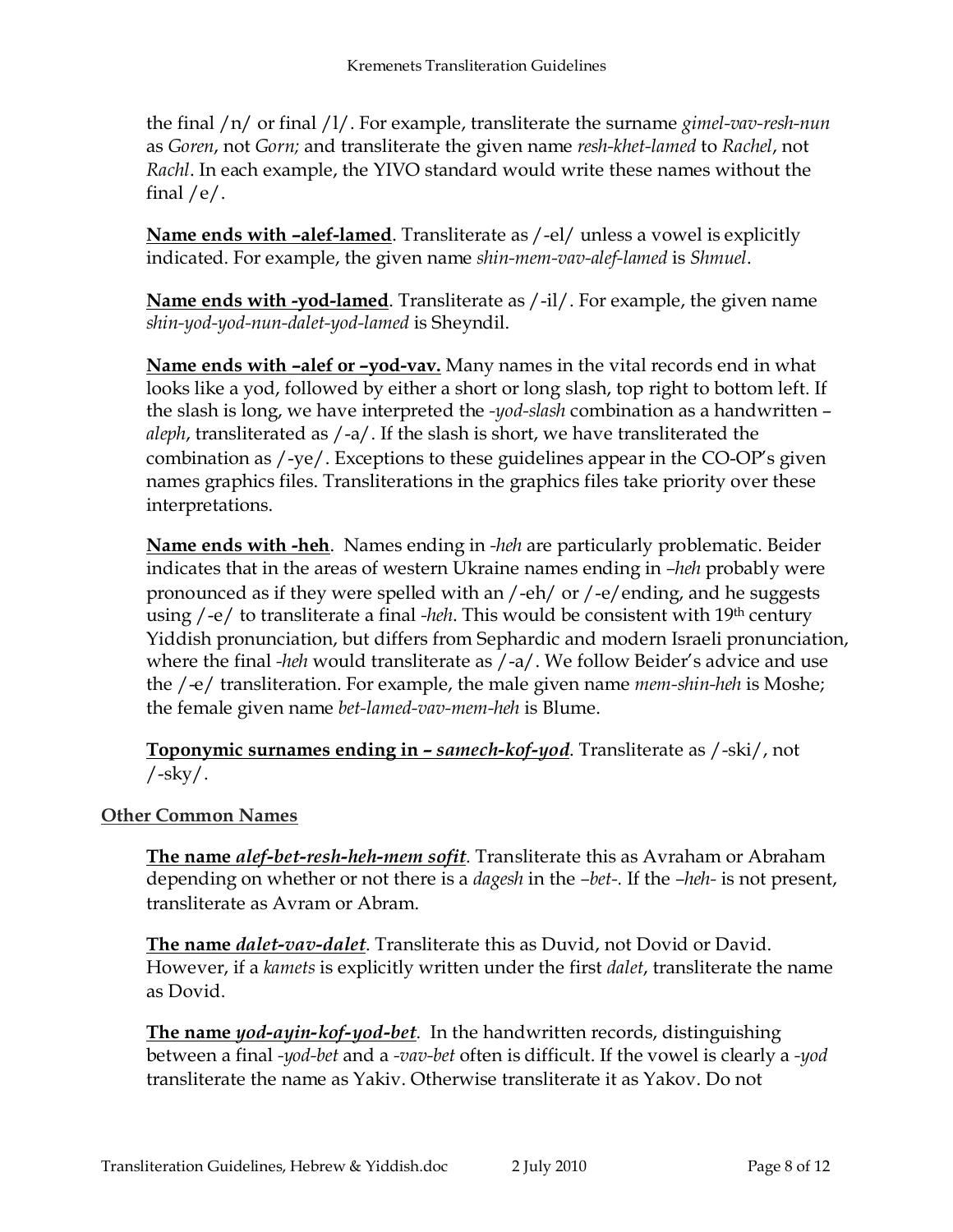transliterate it as Yaakov with a doubled /–a/ … unless there is clear indication that the /–a/ is doubled.

The name yod-tsadi-chet-kof. Transliterate this as Yitschak. If there is a kamets under the –chet-, then transliterate as Yitschok.

The name *lamed-yod-bet*. Transliterate this as Leyb.

The name *mem-alef-yod-resh*. Transliterate this as Meir.

The name *mem-yod-chet-lamed*. Transliterate this as Mikhel.

The name *mem-shin-heh or mem-vov-shin-heh*. Transliterate this as Moshe.

The name shin-resh-heh. Transliterate this as Sure, not Sara or Sarah.

The surname *mem-resh-gimel-lamed-yod-vav-tav*. Transliterate this as Margaliot.

# Some final points

**Double consonants**. Don't use doubled consonants, unless they actually are doubled in the record. For example, transliterate the name alef-vav-tet-yod-kof-resh as Otiker, not Ottiker, unless a documented reason exists for doubling the consonant.

Always transliterate heh as h, even if it sometimes is silent. For example, transliterate the given name aleph-heh-resh-nun sofit as Aharon, not Aron or Aaron

Place Names. Use the "Native" name as given in JewishGen's ShtetlSeeker, http://www.jewishgen.org/ShtetlSeeker/loctown.htm. This is the "local official name approved for use within the US Government by the US Board of Geographic Names (BGN)". Thus, the proper "native" spelling in English for our shtetl is Kremenets, but the Yizkor Book uses Kremeniec, Krzemieńca, Kremenitz, and Kremenits in different places. The Yiddish and Hebrew spellings are kof-resh-ayin-mem-ayin-nun-yod-tsadi and kofresh-mem-nun-yod-tsadi, respectively.

## Applications of the Guidelines

We have applied these Transliteration Guidelines to the various translation projects that the Kremenets Shtetl CO-OP has developed. These include translating the vital records of Kremenets Uyezd (1870-1907), the Yizkor Books and Booklets published by the Kremenets Organization of Emigrants, more than 4,000 matzevot in the Jewish cemeteries of Kremenets, Vishnevets, and Yampol, and other genealogically important resources that relate to the Kremenets area and its Jews. We have produced several documents that display the variations we have found in individual given names, place names, and keywords. They are: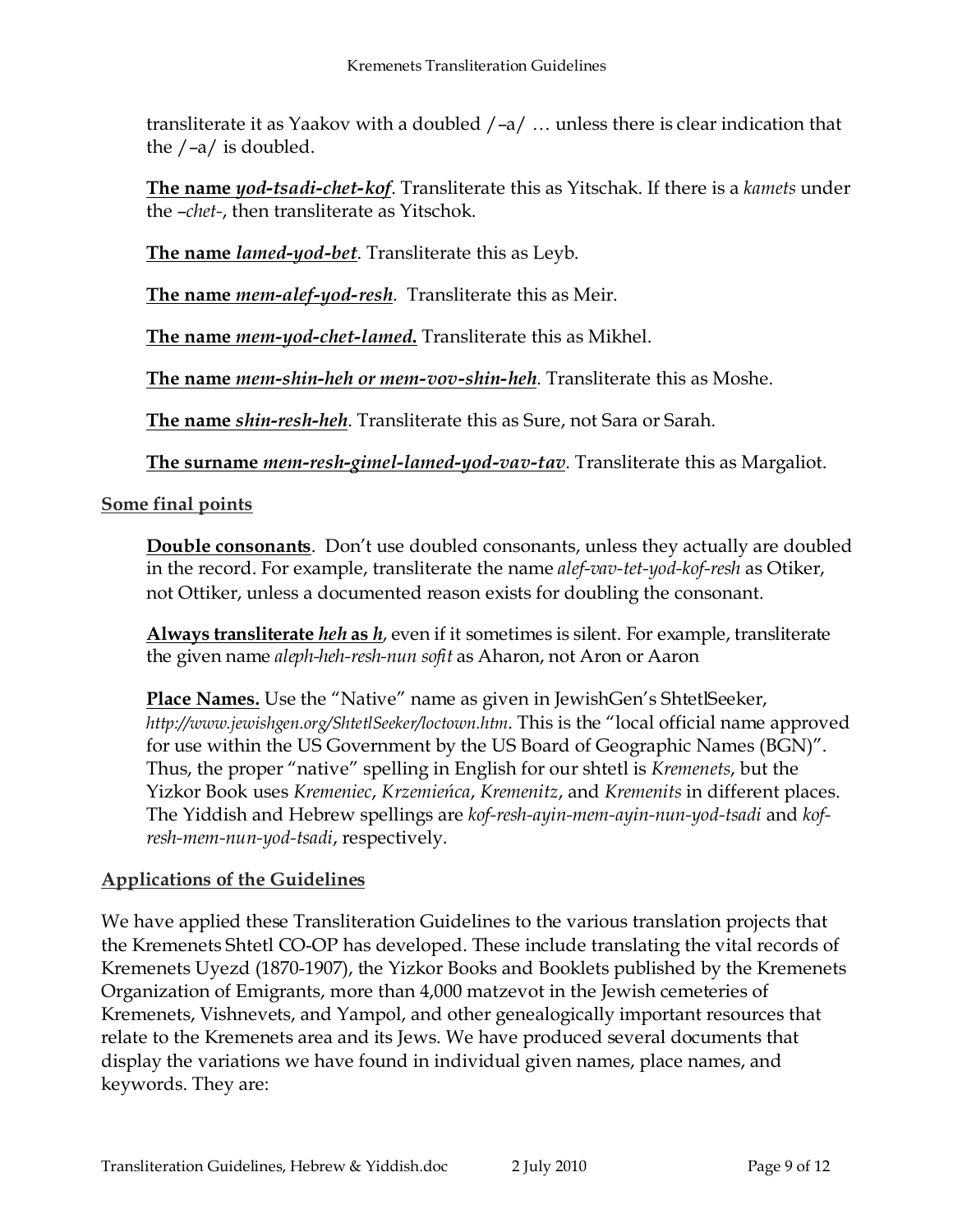- Surnames: Hebrew and Russian, and their transliterations from the Kremenets vital records;
- Male Given Names: Hebrew and Russian, and their transliterations from the Kremenets vital records;
- Female Given Names: Hebrew and Russian, and their transliterations from the Kremenets vital records;
- Town Names: Hebrew and Russian, and their transliterations from the Kremenets vital records;
- Keywords, Occupations, & Social Classes: Hebrew and Russian, and their transliterations from the Kremenets vital records;
- Causes of Death: Hebrew and Russian, and their transliterations from the Kremenets vital records;
- Kremenets Indexed Concordance of Personal Names and Town Names: English transliterations of surnames found in various Kremenets documents, along with a locator for each name.

Except for the Indexed Concordance, these files contain actual images of the Cyrillic and Hebrew/Yiddish names and words extracted from the vital records and revision lists, along with the English transliteration or translation for each. All of the files are available on the Kremenets Shtetl CO-OP website (http://www.shtetlinks.jewishgen.org/Kremenets), or from me (rondoctor@earthlink.net).

## A Note to Translators

As you transliterate names from the Kremenets vital records, Yizkor Books or other documents, please check your work against the names in our Master Surname Index and Given Names Lists. These will help you decipher and transliterate the handwritten names in the vital records. Names in these lists have been extracted from the records and books. Note that in the Master Surname Index, only the bold-face names have been edited to conform to these Guidelines. Unedited names appear in regular print and may not conform to the Guidelines since they have not yet been proofread. As new extractions are done, more names will be added. Also, as you work, you will encounter names that are not on the lists. In that case, please use these Guidelines to transliterate them.

## References to other transliteration systems

Several sets of "standards" are available for transliterating non-Roman alphabets to English, a process called "romanization". Here are references to some of the most important for Hebrew and Yiddish to English.

ANSI Z39.25-1975: Romanization of Hebrew is the US National Standard for transliterating Hebrew to Roman characters. Available at, http://theochem.weizmann.ac.il/home/~comartin/ivrit/ and http://theochem.weizmann.ac.il/home/~comartin/ivrit/ansi.html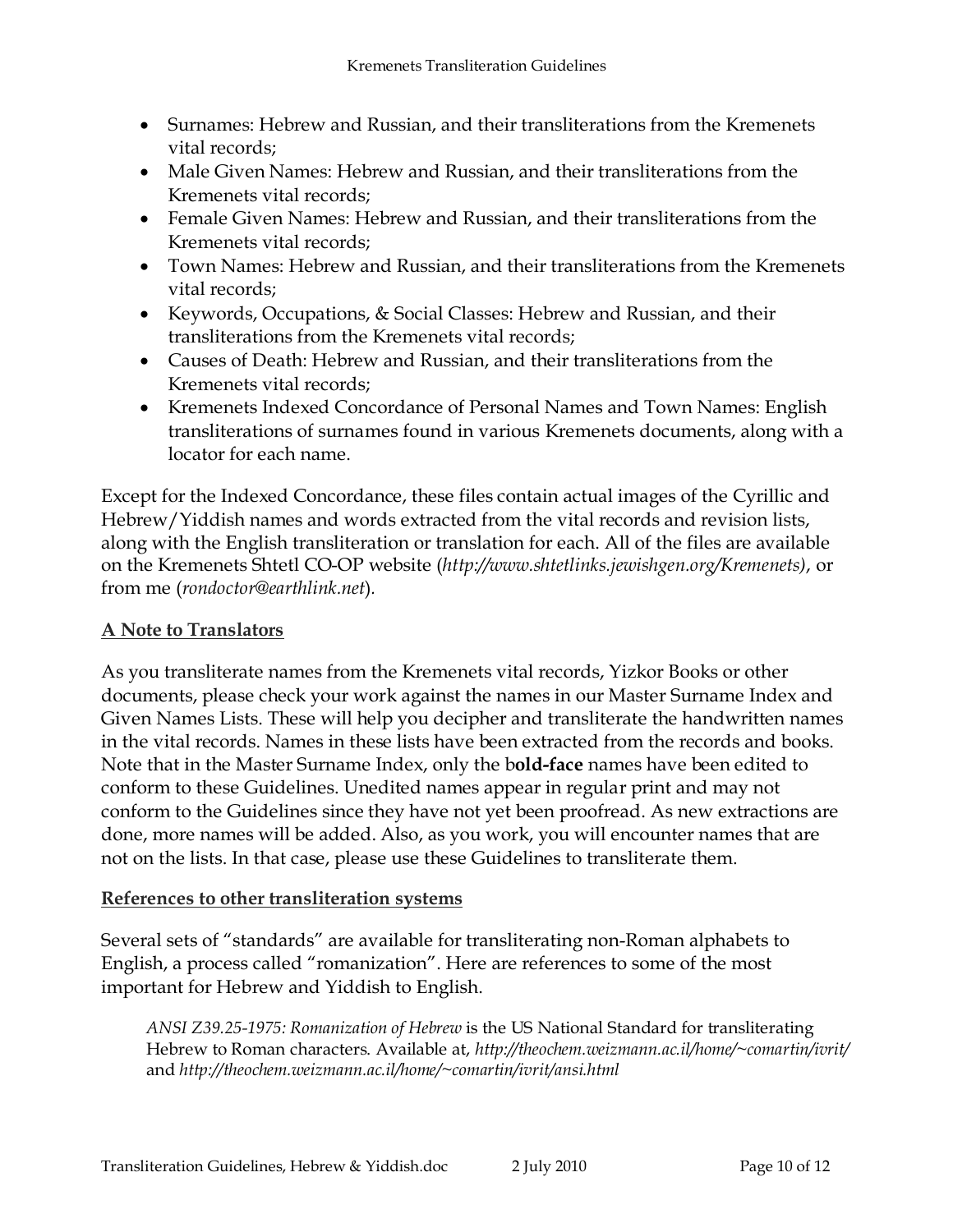ALA/LC Romanization Tables: Transliteration Schemes for Non-Roman Scripts (1997). These tables were approved by the American Library Association and the Library of Congress for cataloging purposes. They are not suitable for our purposes because they employ special characters. They are available at www.loc.gov/catdir/cpso/roman.html.

Axelrod, Shleyme. Yiddish transliteration (YIVO version). Mendele Vol 4.170. (7 November 1994). Mendele is an on-line forum for Yiddish literature and Yiddish language. Get more information about Mendele at http://shakti.trincoll.edu/~mendele/index.utf-8.htm. Axelrod's article presents Roman alphabet transliteration of Yiddish using the YIVO transliteration system. An adaptation of the article is available at www.ibiblio.org/yiddish/library (select the "alef-beys" link, then the "Yiddish transliteration (YIVO Style)" link. The ibiblio website, Shtetl: Yiddish Language and Culture, is run by Iosif and Shura Vaisman.

Corman, Debra Hirsch and Rabbi Hara Person (4 February 2005). URJ Transliteration Guidelines and Master Word list. This document presents the transliteration guidelines used by the Union for Reform Judaism. It is available at http://urj.org/\_kd/go.cfm?destination=ShowItem&Item\_ID=4029. (Or, go to the URJ website, click on the "Search" link, and search for "URJ Transliteration Guidelines."

Hayon, Dr. Yehiel (January 1981). Guidelines for Contributors to the Journal of Reform Judaism. This set of transliteration guidelines preceded the set in the Corman & Person document listed above. These Guidelines are available at www.nostradamus.net/transliteration.htm. Scroll down the page to "Sample Transliteration Systems". The link to Hayon's Guidelines is the second item under "Reform Judaism."

ISO 259-2:1994(E), Information and documentation — Transliteration of Hebrew characters into Latin characters – Part 2: Simplified transliteration. This is the international equivalent of ANSI Z39.25-1975.

Romanization, Yivo-Style: A simplified version of the romanization (transcription) convention developed by YIVO (19Aug95). A JewishGen InfoFile from Mendele Yiddish Language and Literature Mailing List. V.4.170 (http://sunsite.unc.edu/yiddish/mewais.html). This document describes the YIVO transliteration system. The InfoFile is available at: http://www.jewishgen.org/InfoFiles/yidtran.txt.

Sher, Barry Nostradamus. Nostradamus on transliteration. This document provides a good description of the problems that occur with different transliteration systems. It is available at http://www.nostradamus.net/transliteration.htm.

Sher, Barry Nostradamus and Amy Helfman (1997). Conservative Judaism, Siddur Sim Shalom (1998 Edition). This document presents the transliteration schema implicitly used in the 1998 edition of the SiddurSim Shalom of Conservative Judaism. It is available on http://www.nostradamus.net/files/xlit1.pdf.